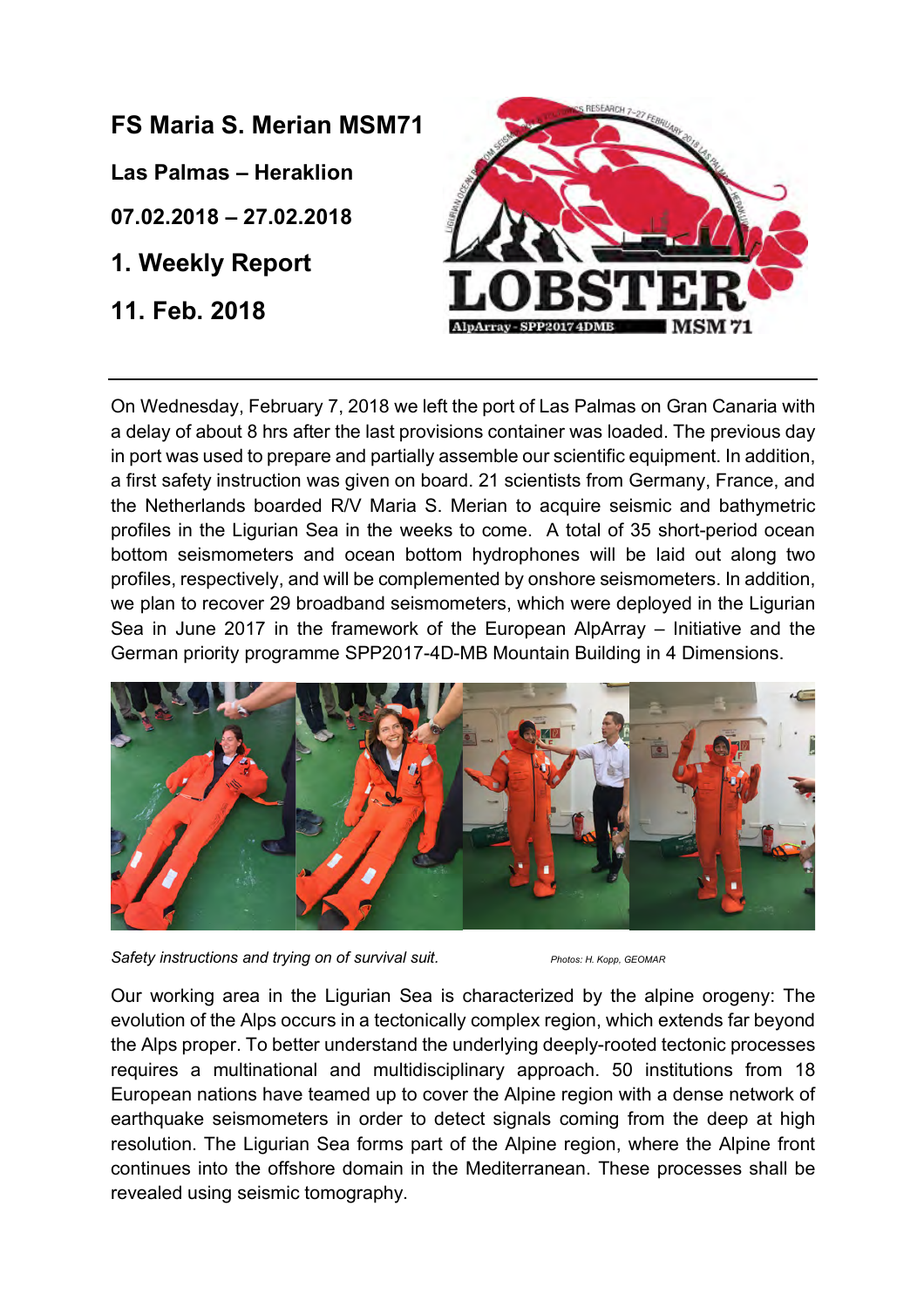

*Photo: H. Kopp, GEOMAR*

Transit to the Ligurian Sea will last five days, which we will use to test and mount our ocean bottom seismometers. At 08:00 on 09.02.2018 we started a first equipment test by lowering a total of 45 release units to a water depth of 1000 m. Afterwards, ocean bottom seismometers and ocean bottom hydrophones were assembled and mounted on their frames and the multichannel reflection seismic streamer was prepared for deployment. Our seismic air gun system was already on board from the previous cruise MSM-69.



*CTD-Rosette with OBS releasers attached for a functionality test in 1000 m water depth off the African coast.* 

*Photo: A. Beniest, IPGP*

On 10.02.2018 we passed the Strait of Gibraltar at 08:00 and for some hours enjoyed the view of two continents. Further equipment preparation and instrument testing, in particular of the seismometers, comprised the tasks of the transit day.

*Assembling anchors for ocean bottom seismometers in the port of Las Palmas on Gran Canaria.*